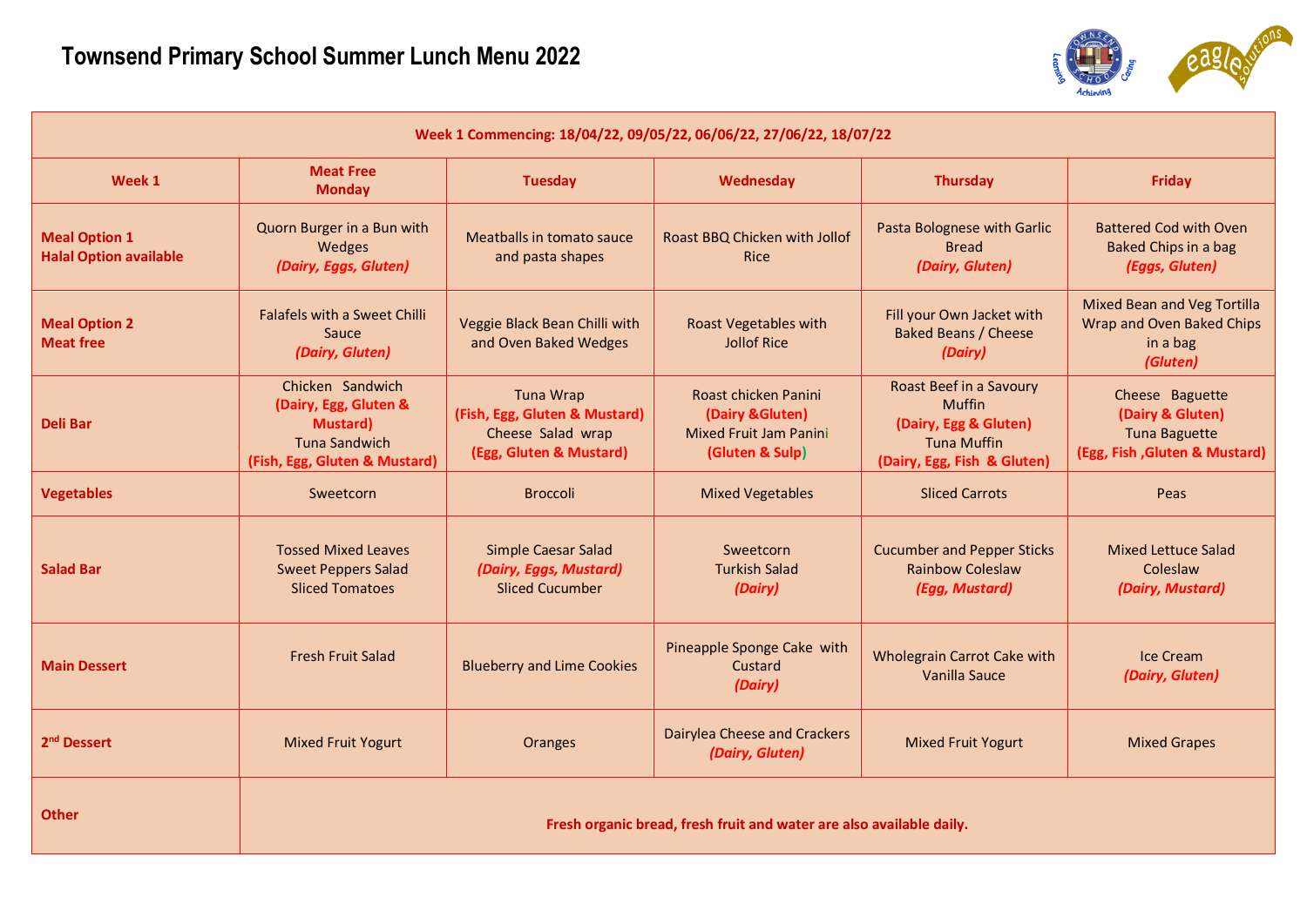

|                                          |                                                                                             | Week Commencing: 25/04/22, 16/05/22, 13/06/22, 04/07/22                                  |                                                                                                   |                                                                                                                       |                                                                                            |
|------------------------------------------|---------------------------------------------------------------------------------------------|------------------------------------------------------------------------------------------|---------------------------------------------------------------------------------------------------|-----------------------------------------------------------------------------------------------------------------------|--------------------------------------------------------------------------------------------|
| Week 2                                   | <b>Meat Free</b><br><b>Monday</b>                                                           | <b>Tuesday</b>                                                                           | Wednesday                                                                                         | <b>Thursday</b>                                                                                                       | <b>Friday</b>                                                                              |
| <b>Meal Option 1</b>                     | Veggie Sausage In a Finger<br>Roll with Wedges<br>(Fish, Eggs, Diary, Mustard)              | Chilli Con Carne served with<br><b>Rice and Pitta Bread</b><br>(Gluten)                  | Roast Lamb with Gravy and<br>Roast Potatoes                                                       | Aromatic Chicken Tikka<br>Masala with Basmati Rice                                                                    | Jumbo Fish Fingers with Oven<br>Baked Chips in a bag<br>(Eggs, Diary, Gluten)              |
| <b>Meal Option 2</b><br><b>Meat free</b> | Vegetable Biryani<br>(Egg, Dairy)                                                           | Quorn Bolognaise<br>(Dairy)                                                              | Macaroni Cheese<br>(Dairy, Gluten)                                                                | Chickpea and Sweet Potato<br>Curry with Basmati Rice                                                                  | Vegetable Spring Rolls with<br>Oven Baked Chips in a bag<br>(Gluten)                       |
| <b>Deli bar</b>                          | Tuna Sandwich<br>(Fish, Egg Gluten & Mustard)<br><b>Turkey Sandwich</b><br>(Dairy & Gluten) | Low fat cheese wrap<br>(Dairy & Gluten)<br>Chicken Salad wrap<br>(Egg, Gluten & Mustard) | Fish Finger Sandwich<br>(Fish & Gluten)<br>Roast Beef with cucumber salad<br>Sandwich<br>(Gluten) | Roast Beef in a savoury Muffin<br>(Dairy Egg Gluten)<br><b>Tuna Muffin</b><br>(Dairy, Fish, Egg, Gluten &<br>Mustard) | Turkey Salad Baguette<br>(Dairy & Gluten)<br>Tuna Baguette<br>(Fish, Egg Gluten & Mustard) |
| <b>Vegetables</b>                        | Sweetcorn                                                                                   | <b>Baby Carrots</b>                                                                      | Broccoli                                                                                          | <b>Mixed Vegetables</b>                                                                                               | Peas                                                                                       |
| <b>Salad Bar</b>                         | Cucumber and Tomato Salad<br><b>Mixed Leaves</b>                                            | <b>Mixed Lettuce Salad</b><br>Sweet Pepper Salad                                         | <b>Greek Salad</b><br>(Dairy)<br>Diced Beetroot                                                   | Cucumber Raita<br>(Dairy)<br>Sliced Tomatoes and Carrot<br><b>Sticks</b>                                              | <b>Rainbow Coleslaw</b><br>(Dairy, Mustard)<br><b>Mixed leaves</b>                         |
| <b>Main Dessert</b>                      | Wholegrain Chocolate and<br>Orange Cake with a<br>Chocolate Sauce<br>(Dairy, Eggs, Gluten)  | <b>Fresh Melon Selection</b><br>(Dairy, Eggs, Gluten)                                    | Raspberry Jelly with Fresh<br><b>Fruit Salad</b>                                                  | Lemon Sponge Cake with<br>Vanilla Sauce                                                                               | Ice Cream<br>(Dairy, Eggs, Gluten)                                                         |
| 2 <sup>nd</sup> Dessert                  | Mixed Fruit Yogurt                                                                          | <b>Bananas</b>                                                                           | Oranges                                                                                           | Mixed Fruit Yogurt                                                                                                    | Peaches                                                                                    |
| <b>Other</b>                             |                                                                                             |                                                                                          |                                                                                                   |                                                                                                                       |                                                                                            |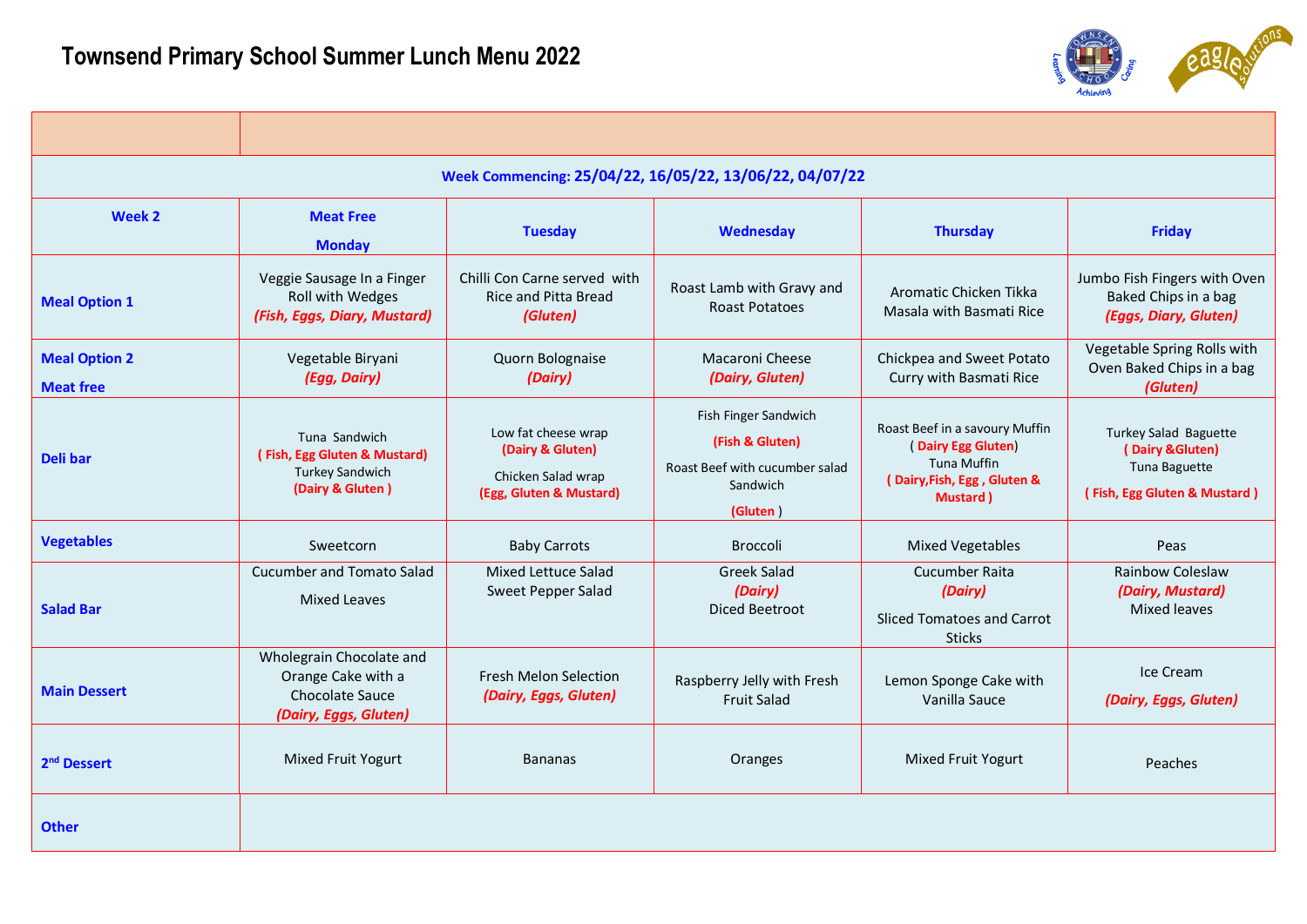

|                                          |                                                                                             |                                                                                              | Fresh organic bread, fresh fruit and water are also available daily.                                                             |                                                                                               |                                                                                                |
|------------------------------------------|---------------------------------------------------------------------------------------------|----------------------------------------------------------------------------------------------|----------------------------------------------------------------------------------------------------------------------------------|-----------------------------------------------------------------------------------------------|------------------------------------------------------------------------------------------------|
|                                          |                                                                                             | Week 3 Commencing: 02/05/22, 23/05/22, 20/06/22, 11/07/22                                    |                                                                                                                                  |                                                                                               |                                                                                                |
| Week 3                                   | <b>Meat Free</b><br><b>Monday</b>                                                           | <b>Tuesday</b>                                                                               | Wednesday                                                                                                                        | <b>Thursday</b>                                                                               | <b>Friday</b>                                                                                  |
| <b>Meal Option 1</b>                     | Margarita Pizza with Red<br>Onions, Sweet Peppers and<br>Sweetcorn<br>(Dairy, Gluten)       | <b>Beef and Vegetable Casserole</b><br>served with Parmentier<br><b>Potatoes</b><br>(Gluten) | Afro Carib Mild Jerk Chicken<br>with Rice and Peas                                                                               | Chicken Sausage in a Hot dog<br>Roll<br>(Dairy, Gluten)                                       | Cod Goujons with Oven<br>Baked Chips in a bag<br>(Fish, Eggs, Gluten)                          |
| <b>Meal Option 2</b><br><b>Meat free</b> | Vegetable Stir Fry with<br><b>Noodles</b><br>(Dairy, Gluten)                                | <b>Broccoli Quiche with</b><br><b>Parmentier Potatoes</b><br>(Gluten)                        | Chunky Vegetable and Bean<br>Goulash                                                                                             | Quorn Nuggets with a<br><b>Tomato and herb Sauce</b>                                          | <b>Cheese and Tomato Burrito</b><br>with Chips in a bag                                        |
| Deli Bar                                 | <b>Cheese Sandwich</b><br>(Dairy & Gluten)<br><b>Tuna Sandwich</b><br>(Fish, Egg & Mustard) | Tuna Wrap<br>(Fish, Egg, Mustard & Gluten)<br>Chicken Salad wrap<br>(Egg, Mustard & Gluten)  | <b>Nicoise Stuffed Baguette</b><br>(Fish, Egg, Dairy, Gluten &<br><b>Mustard</b> )<br><b>Cheese Baguette</b><br>(Dairy & Gluten) | <b>Turkey Panini</b><br>(Dairy, Egg & Gluten)<br>Tuna Panini<br>(Fish, Egg, Gluten & Mustard) | <b>Slice Beef Croissant</b><br>(Dairy & Gluten)<br><b>Turkey Croissant</b><br>(Dairy & Gluten) |
| <b>Vegetables</b>                        | <b>Broccoli</b>                                                                             | <b>Mixed Vegetables</b>                                                                      | <b>Spring Greens</b>                                                                                                             | Sweetcorn                                                                                     | Peas                                                                                           |
| <b>Salad Bar</b>                         | <b>Mixed Herby Green Salad</b><br><b>Cucumber Sticks</b>                                    | <b>Roasted Vegetables with</b><br>Couscous<br>(Gluten)<br><b>Tomato and Cucumber Salad</b>   | Avocado and Mango Salad<br><b>Carrot Sticks</b>                                                                                  | <b>Mozzarella and Mixed Olive</b><br>Salad<br>(Dairy)<br><b>Sliced Tomatoes</b>               | Coleslaw<br>(Dairy, Mustard)<br><b>Mixed Leaves</b>                                            |
| <b>Main Dessert</b>                      | <b>Sliced Peaches and Arctic Roll</b><br>(Dairy, Eggs, Gluten)                              | Wholegrain Jam Sponge with<br>Custard<br>(Dairy, Eggs, Gluten)                               | <b>Fresh Fruit Salad</b>                                                                                                         | Sultana Fruit Scones with<br>Cream<br>(Dairy, Eggs, Gluten)                                   | <b>Strawberry Frozen Yogurt</b><br>(Dairy)                                                     |
| 2 <sup>nd</sup> Dessert                  | <b>Mixed Fruit Yogurt</b><br>(Dairy)                                                        | Clementine's                                                                                 | <b>Bananas</b>                                                                                                                   | <b>Sliced Oranges</b>                                                                         | Pineapple                                                                                      |